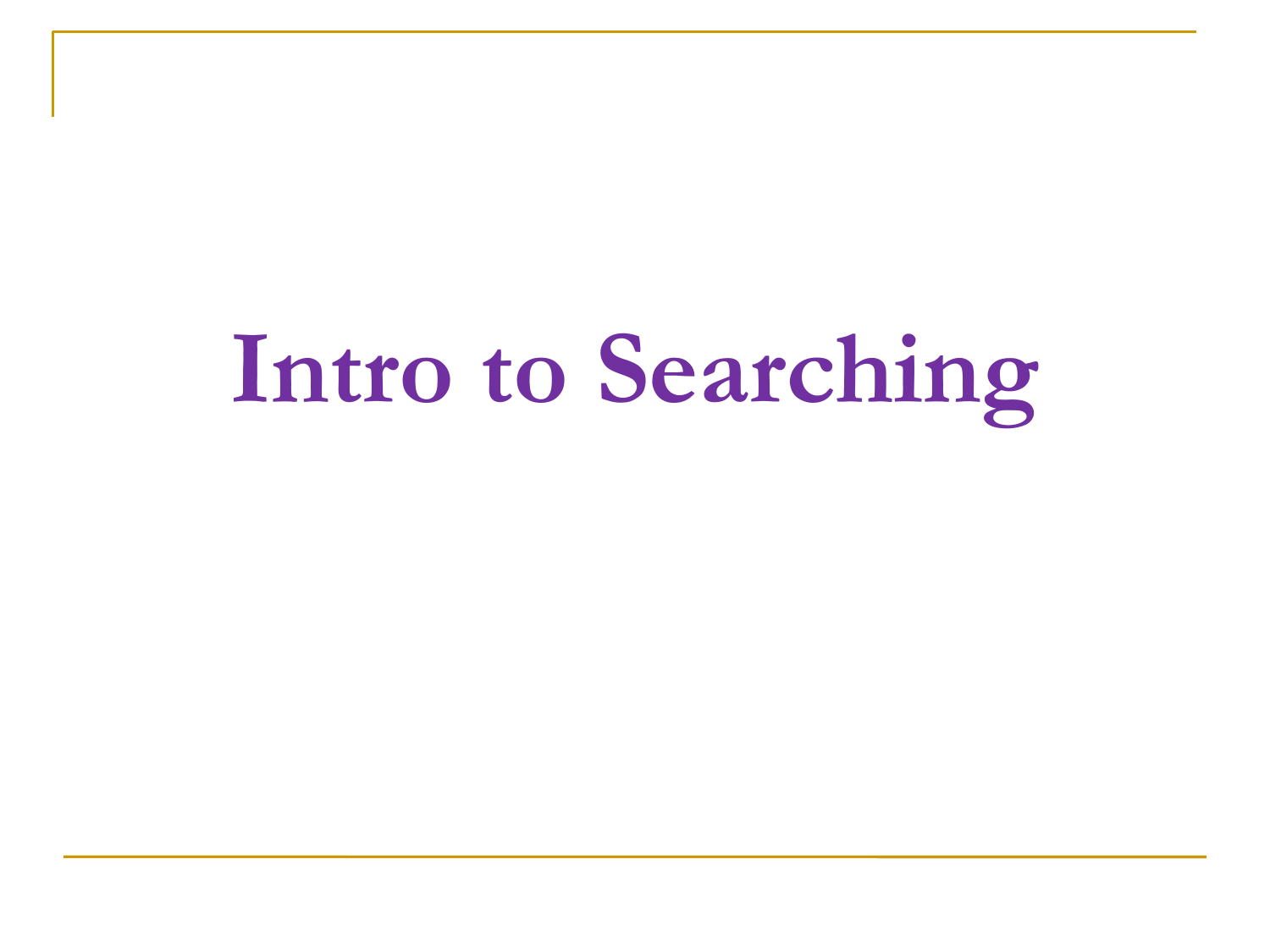# **Algorithm**

■ What is an algorithm, again?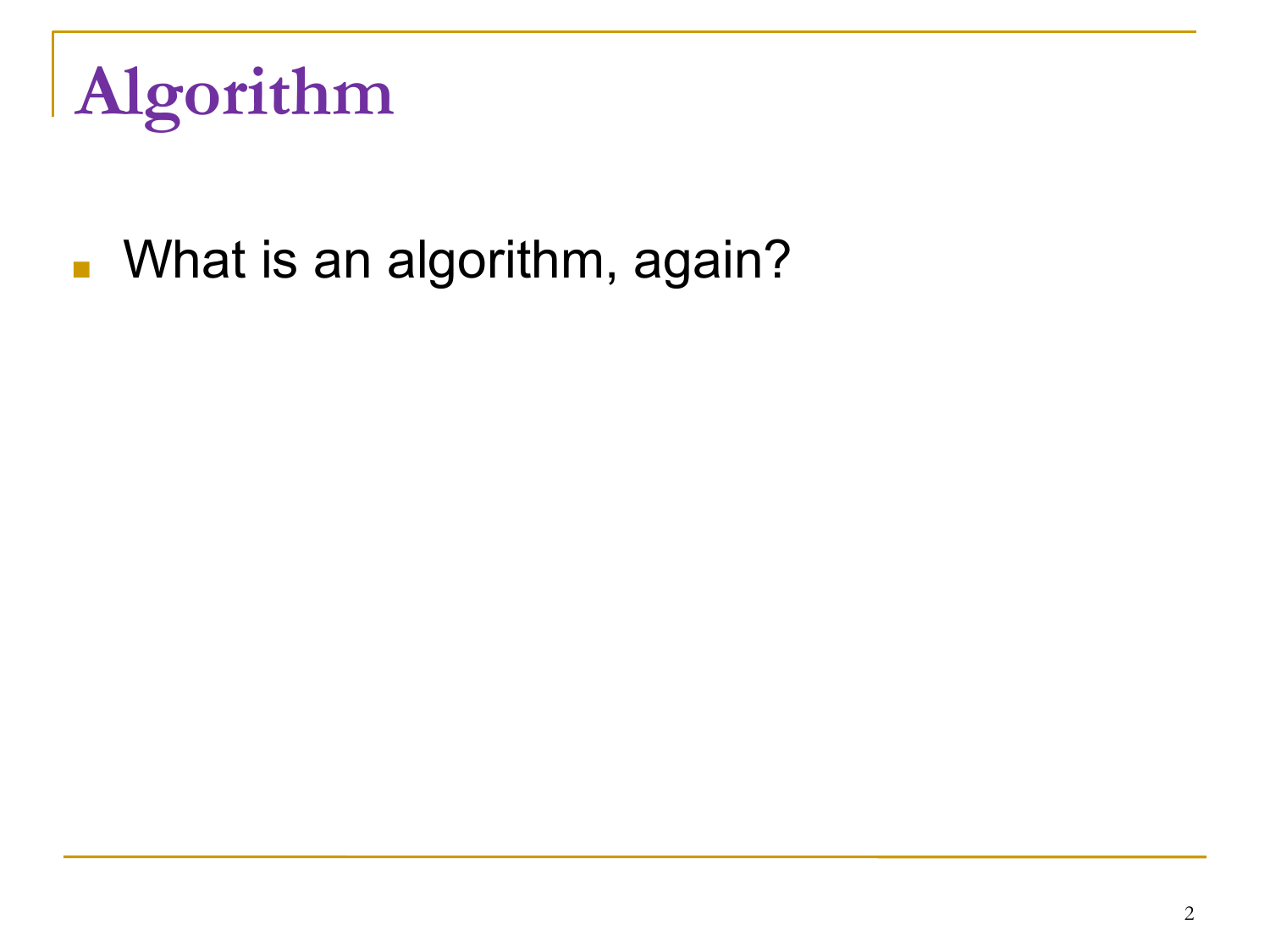# **Algorithm**

#### ■ What is an algorithm, again?

- ❑ Describes the process of how we solve a problem
- □ Is code-neutral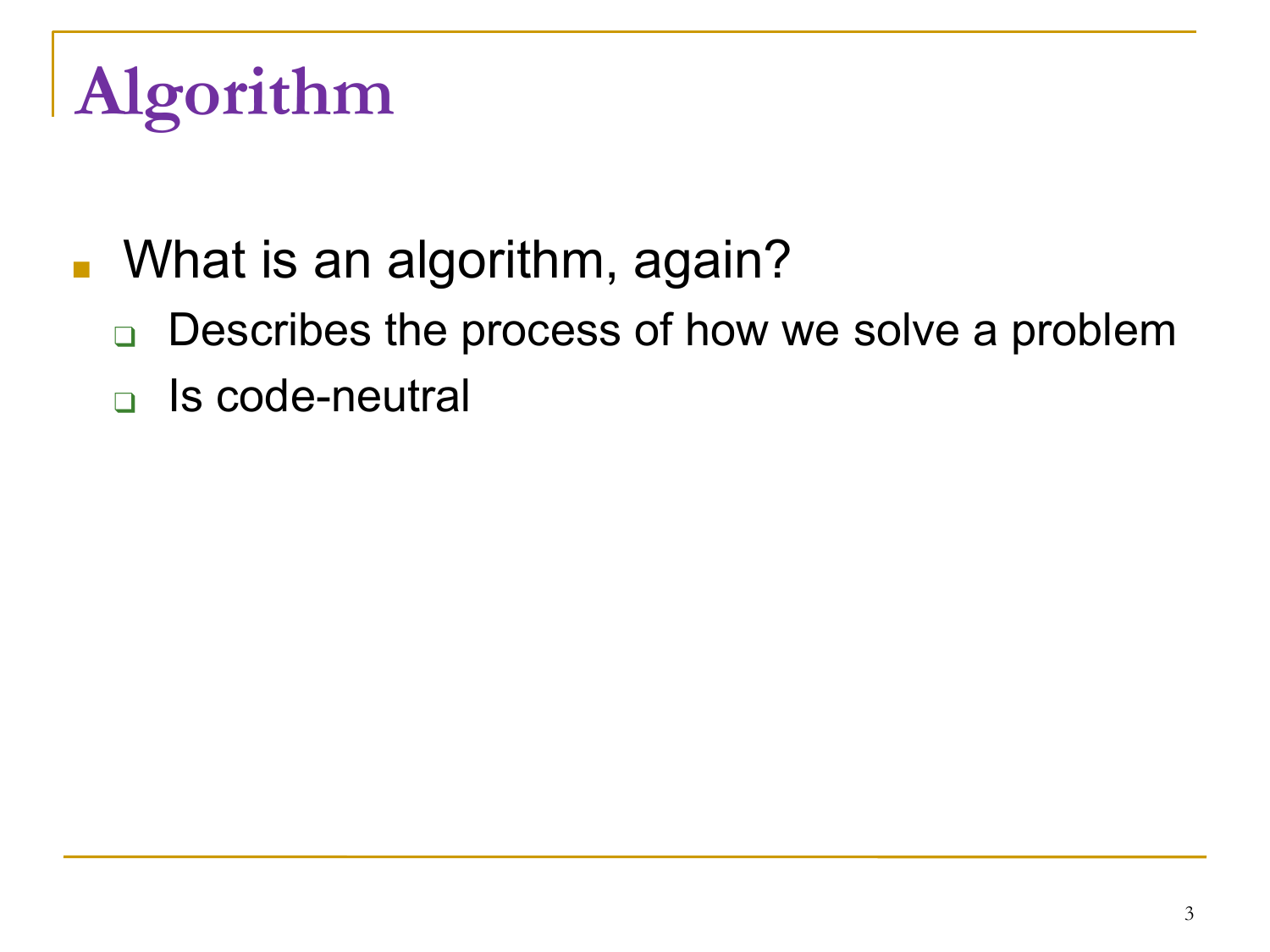# **Searching Algorithms**

- Many objects already provide searching methods for us
	- ❑ Good example of encapsulation
	- myList.index(4)
- But how do those functions work?
- Let's write some code in basic python to search a list without methods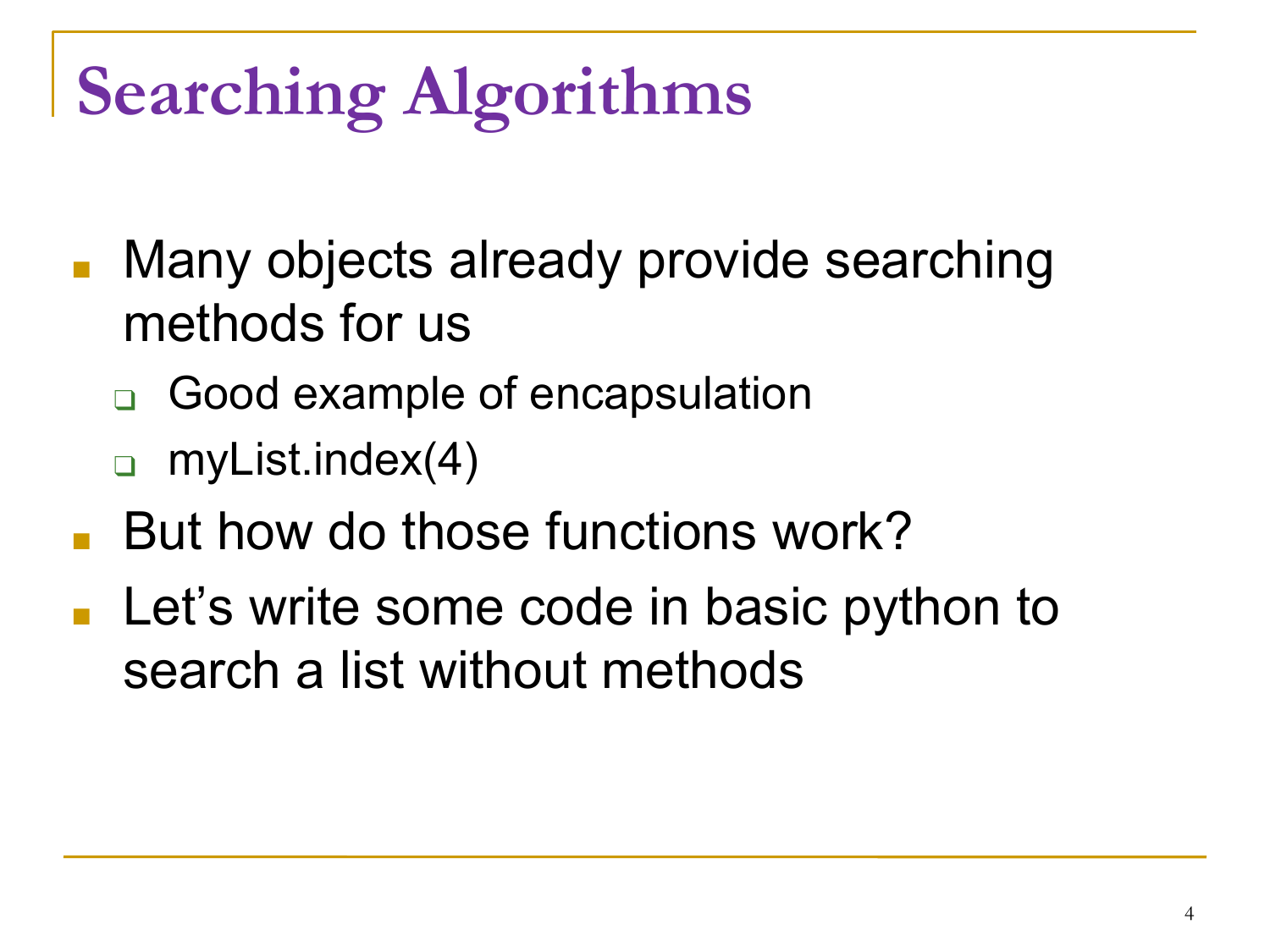def basicSearch(lyst,what): for item in lyst: if item  $==$  what: return True return False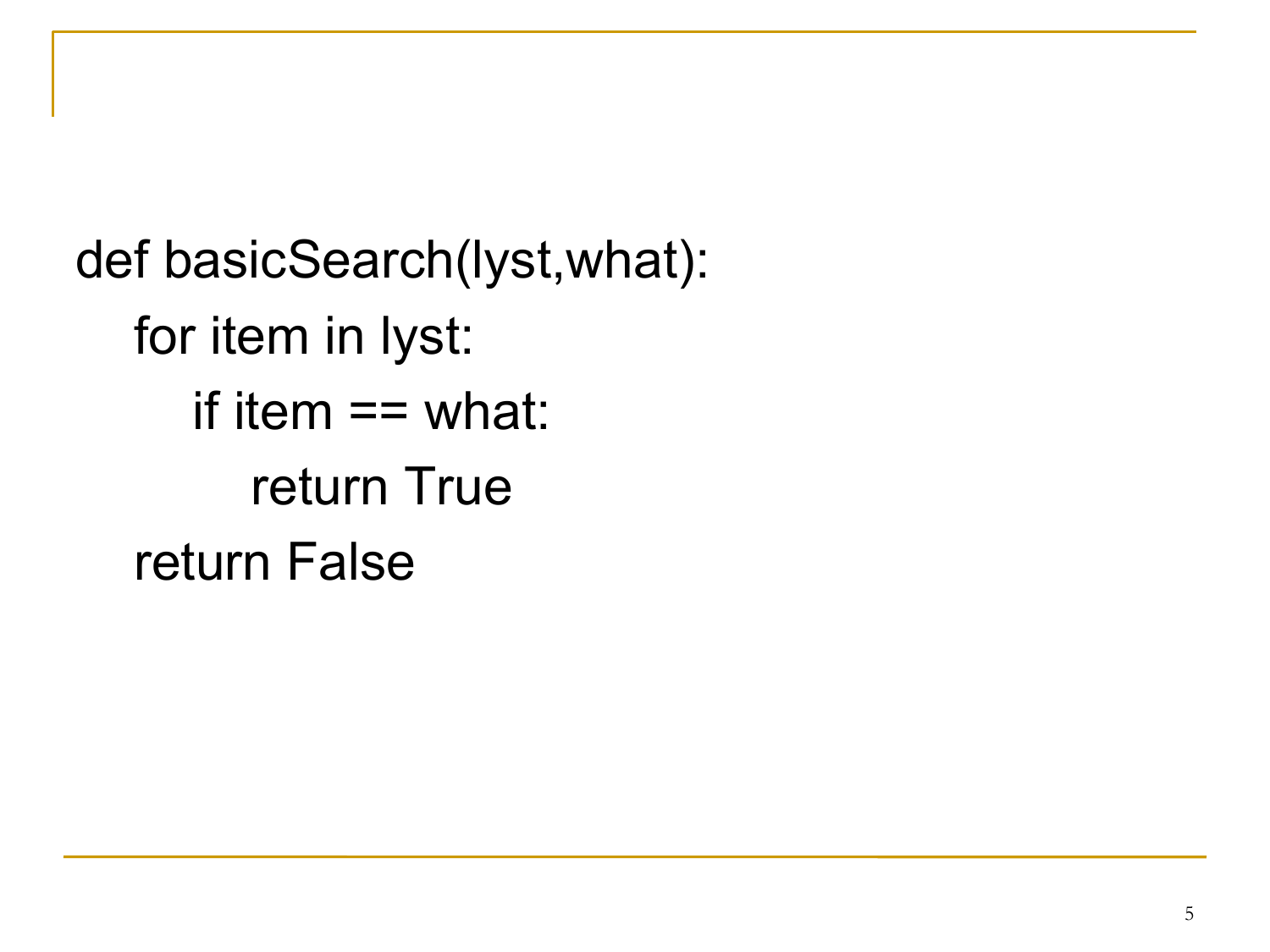def linearSearch(lyst,what): for index in range(len(lyst)): if lyst[index]  $==$  what: return index return -1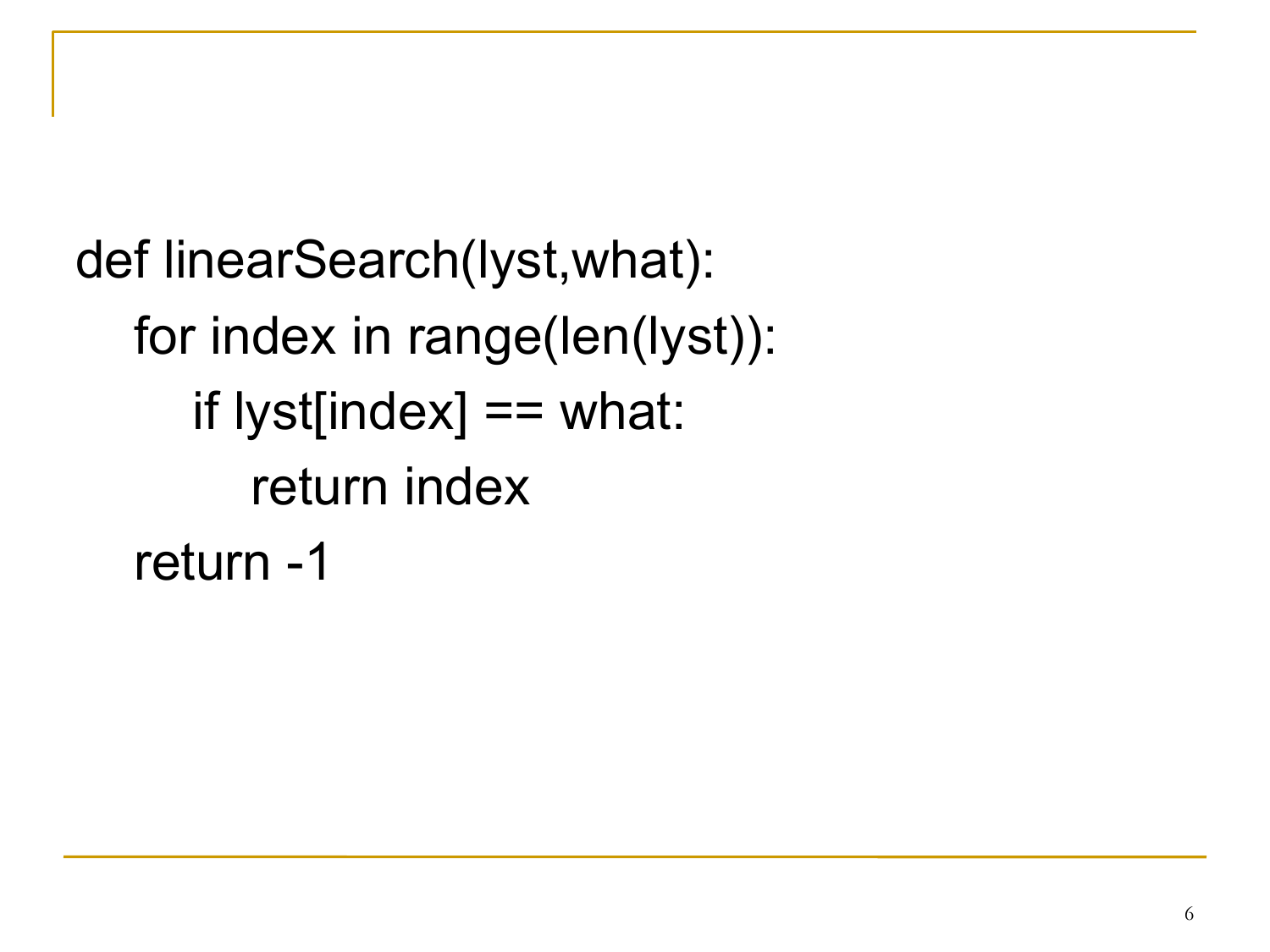**Big "O" Notation**

- Can we improve our search?
- Big "O" notation is analysis on how long our algorithm takes as our data set grows
	- ❑ Typically asking for two values:
		- On average
		- Worst case scenario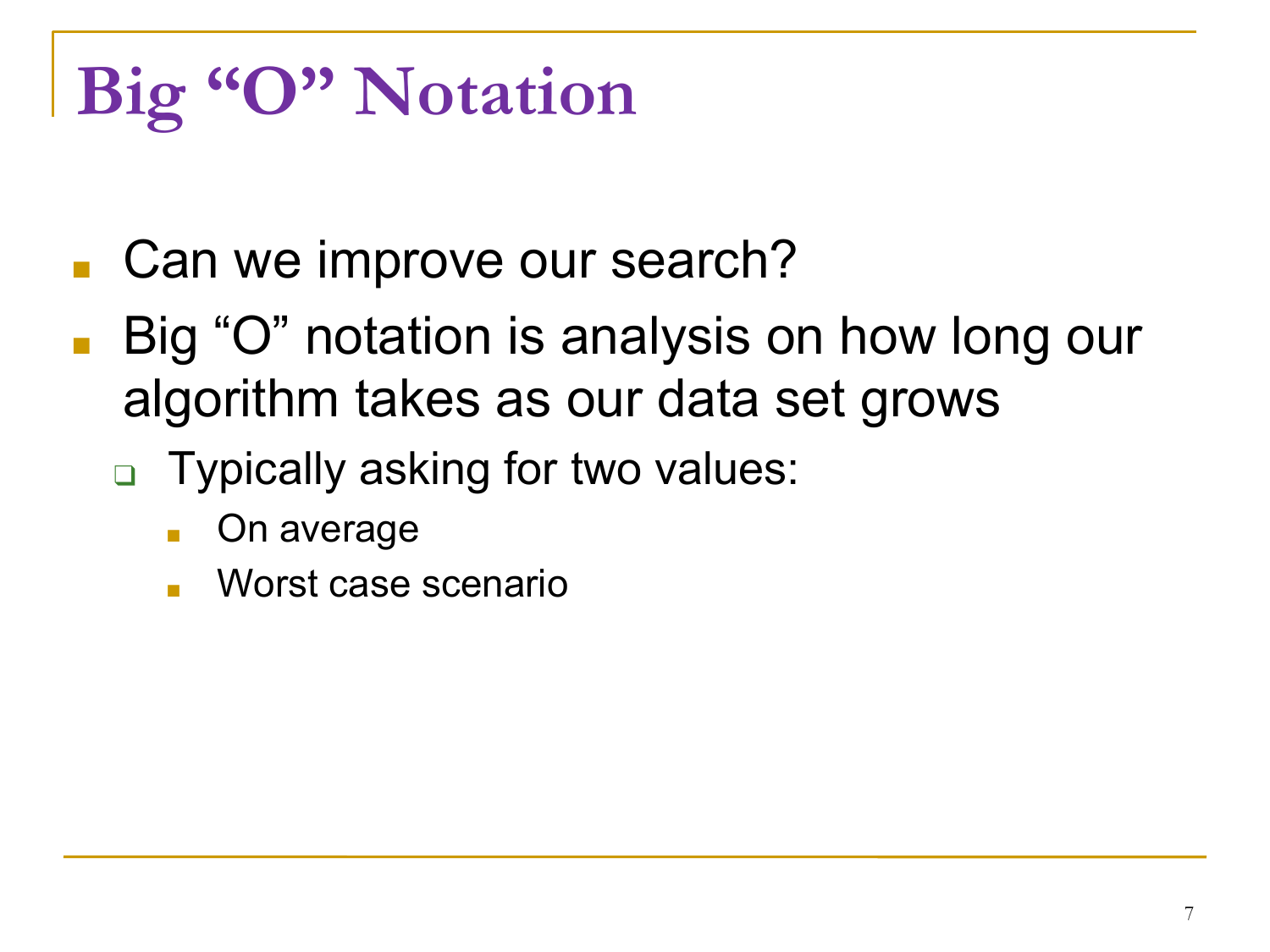# **Big "O" Notation**

- Based on the functions we developed
	- ❑ Worst case scenario, how many things do we need to look at to find our number in the list?
	- ❑ On average, how many things do we need to look at to find our number in the list?

What if our list were of size 20?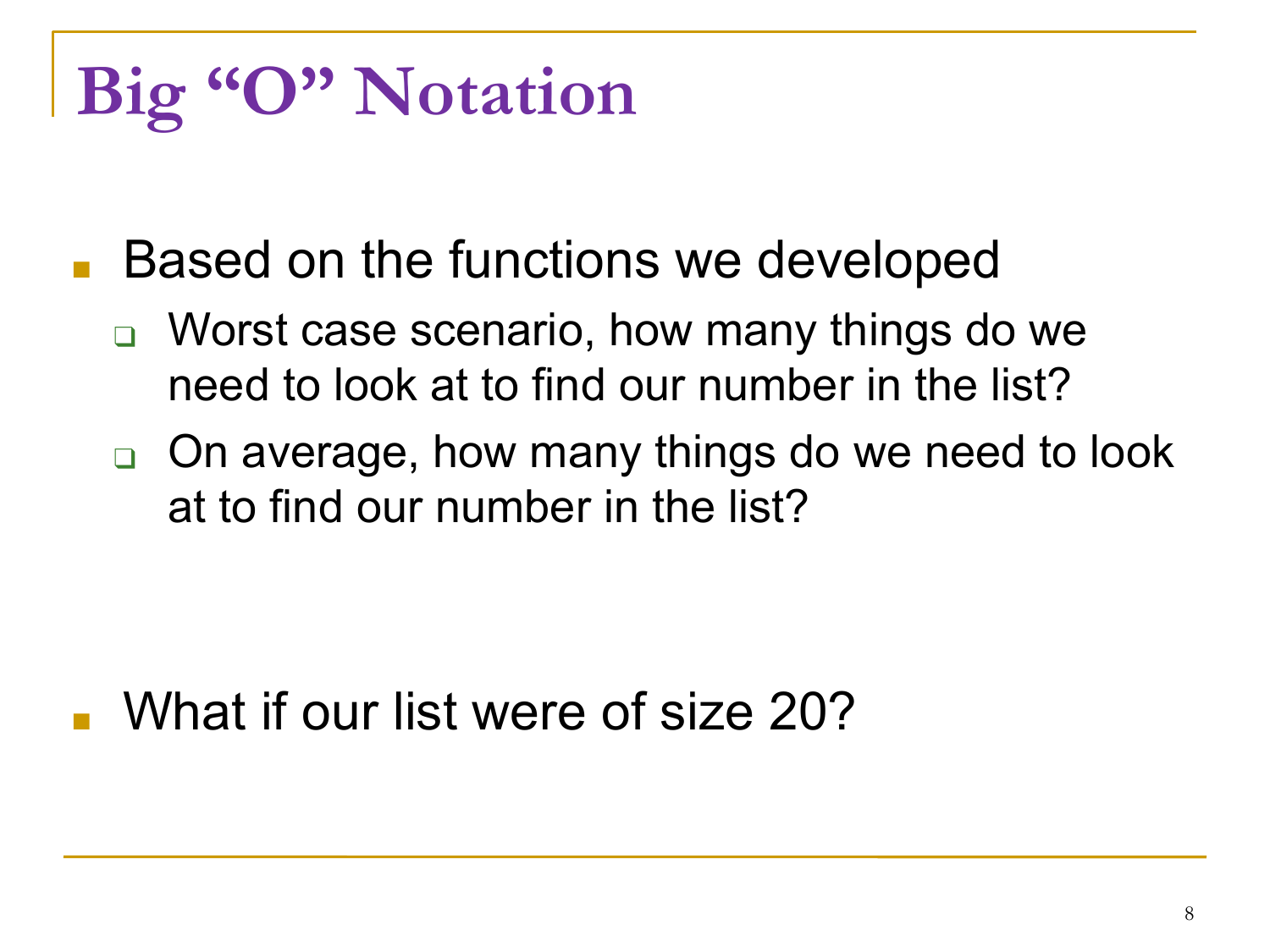# **Big "O" Notation**

- Based on the functions we developed
	- ❑ Worst case scenario, how many things do we need to look at to find our number in the list?
		- 20
	- ❑ On average, how many things do we need to look at to find our number in the list?

■ 10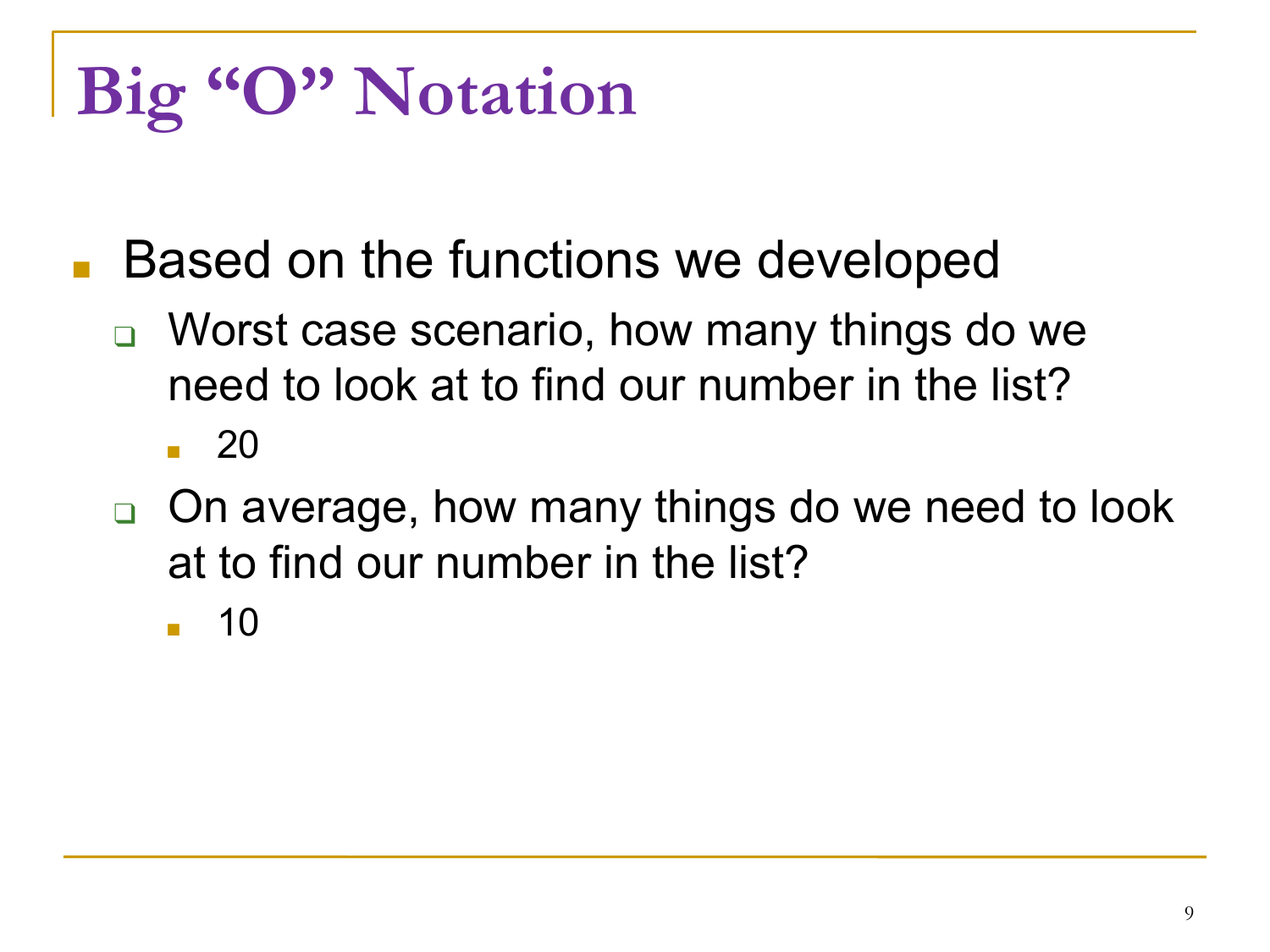# **Big "O" Notation**

- Based on the functions we developed
	- ❑ Worst case scenario, how many things do we need to look at to find our number in the list?
		- N, where N is the number of items in the list
	- ❑ On average, how many things do we need to look at to find our number in the list?
		- $N/2$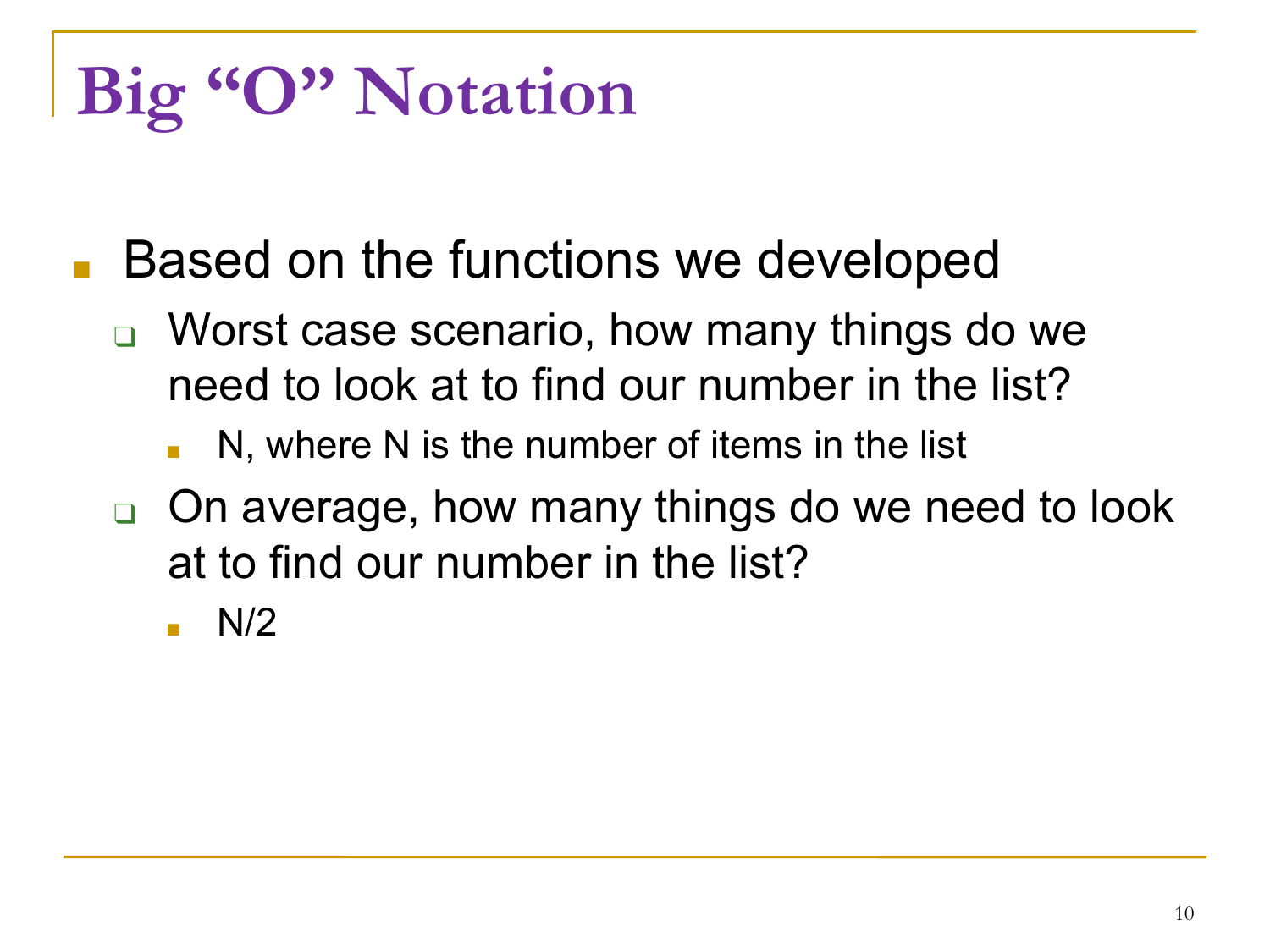#### **Linear Search**

- Our previous algorithms make one comparison for every item as worst case.
- Also called a *linear search*, because the number of comparisons scales as the amount of items in the list increases
- Double the number of items in list, double the amount of time needed to complete the search in the worst case
- Can we do better than a linear search
	- Less comparisons, even on worst case?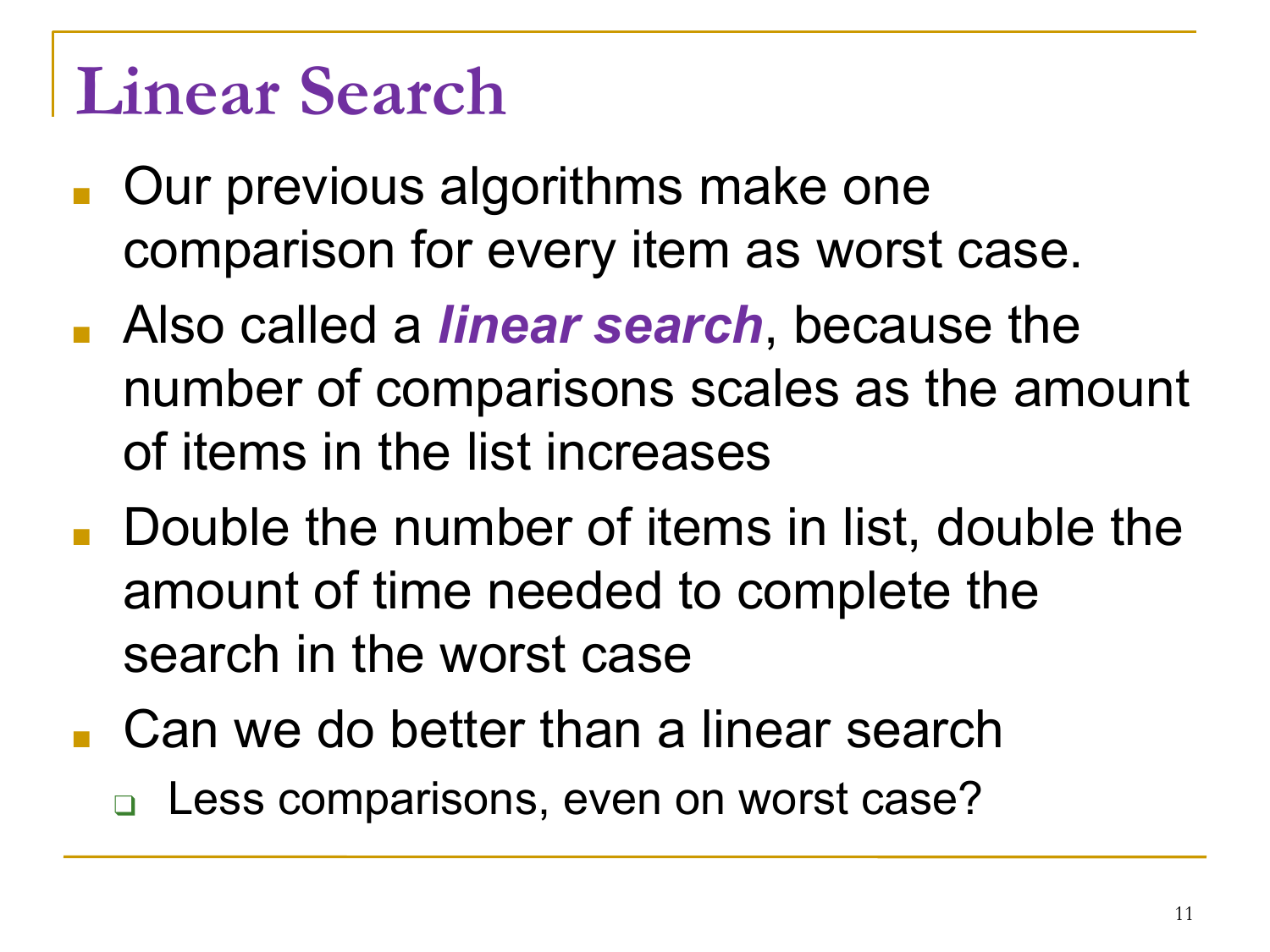# **Optimized Searching**

- Have you ever played the higher or lower game?
	- ❑ Think of a number
	- ❑ As the player guesses the number, you say "higher" or "lower" until the player finally guesses the correct number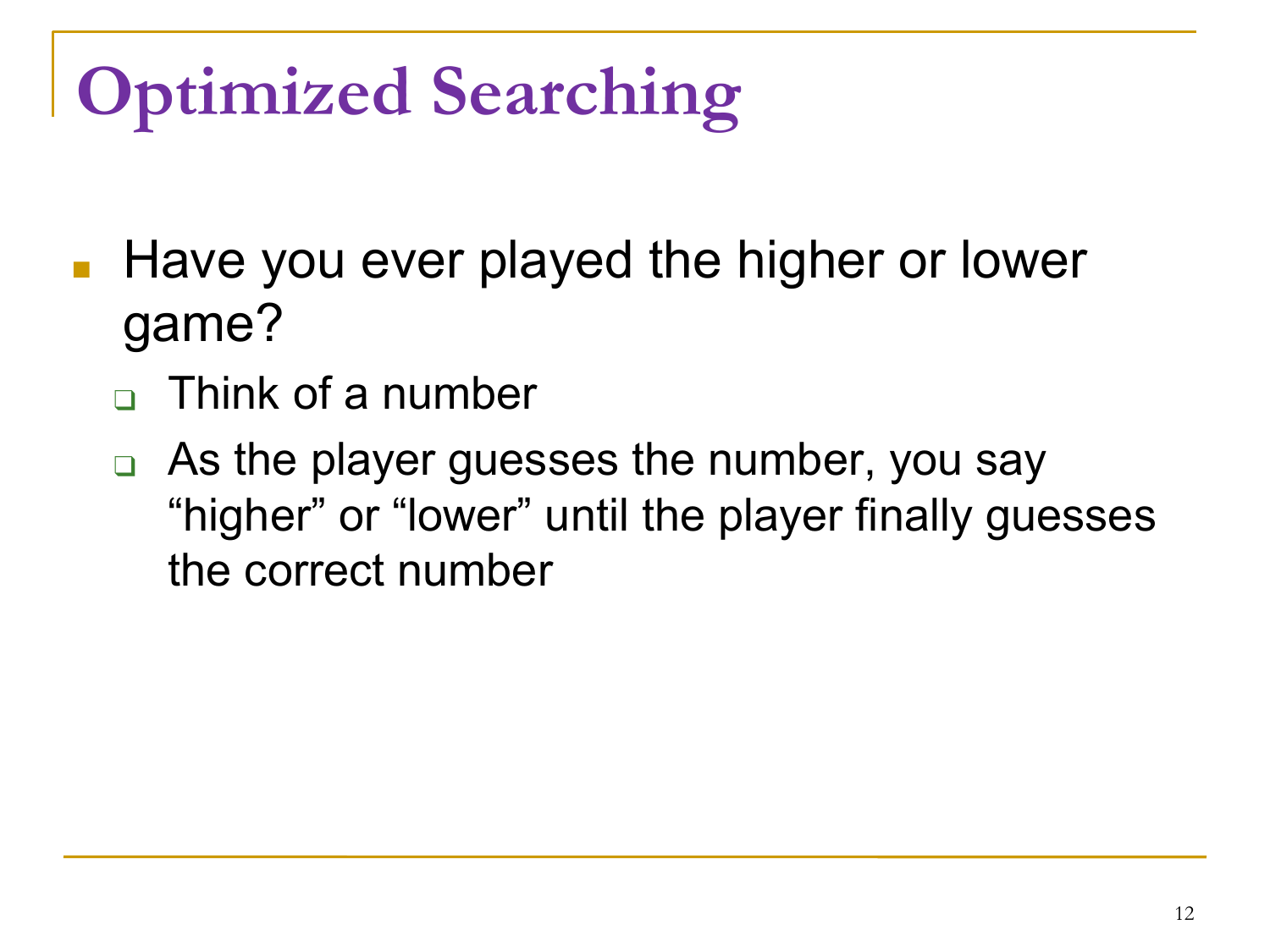# **Optimized Searching**

- One good strategy if you are the guesser is to
	- ❑ Guess the middle number of the range
	- If the person says "higher", then adjust your low range bound to be your guess+1
	- ❑ If the person says "lower", then adjust your high range bound to be your guess-1
	- ❑ Repeat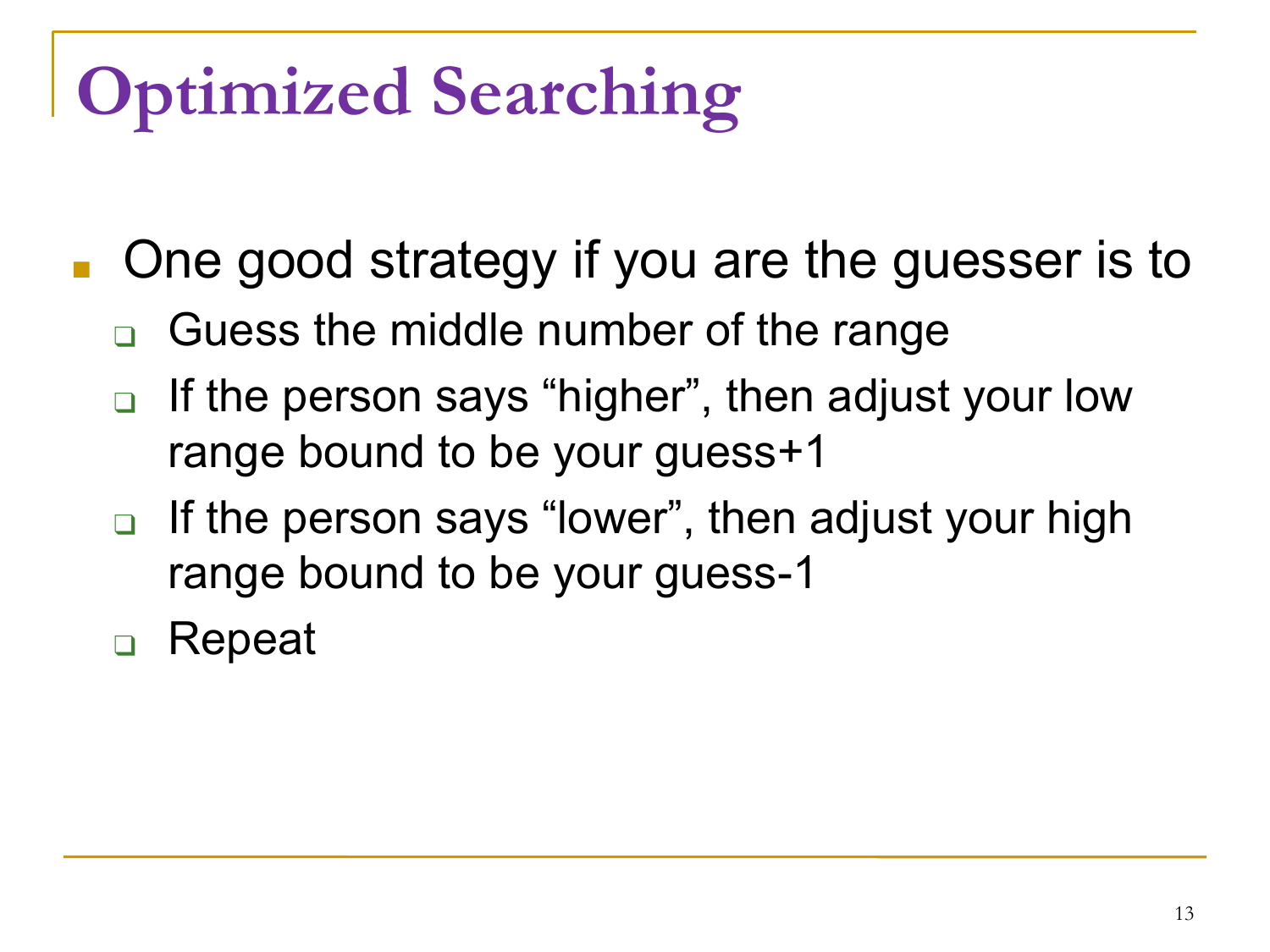# **Optimized Searching**

- Same idea if you are looking up a vocabulary term in a dictionary
- You will open the book, look at the current word, and figure out if you should search lower or higher
- We might as well use this kind of additional information to optimize our searching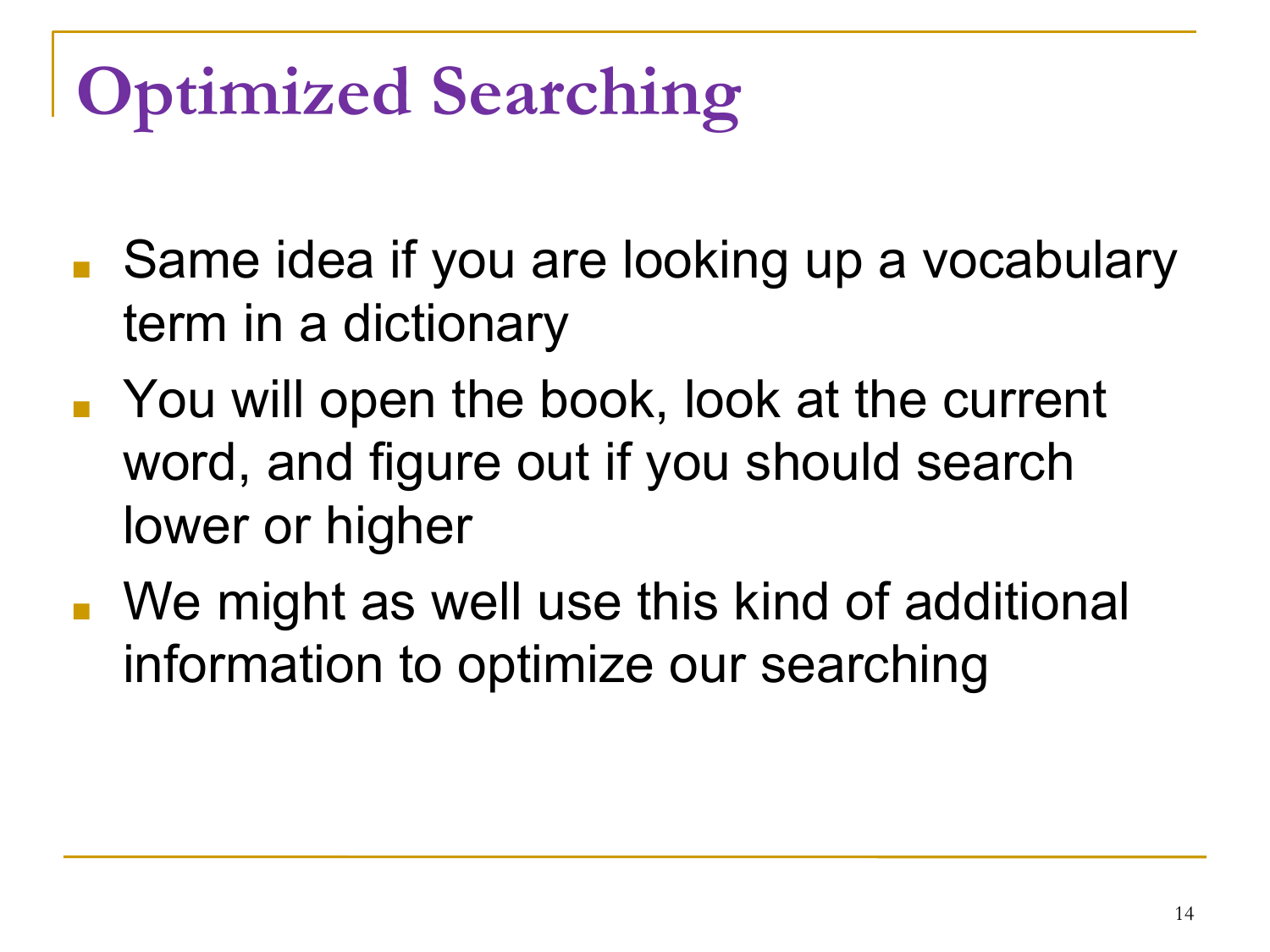- We can use this type of search on our list
- Does our list have to be sorted for this to work?
- Say that we have a list of 20 items
	- What is the worst case number of comparisons?
	- □ What about a list of 40 items?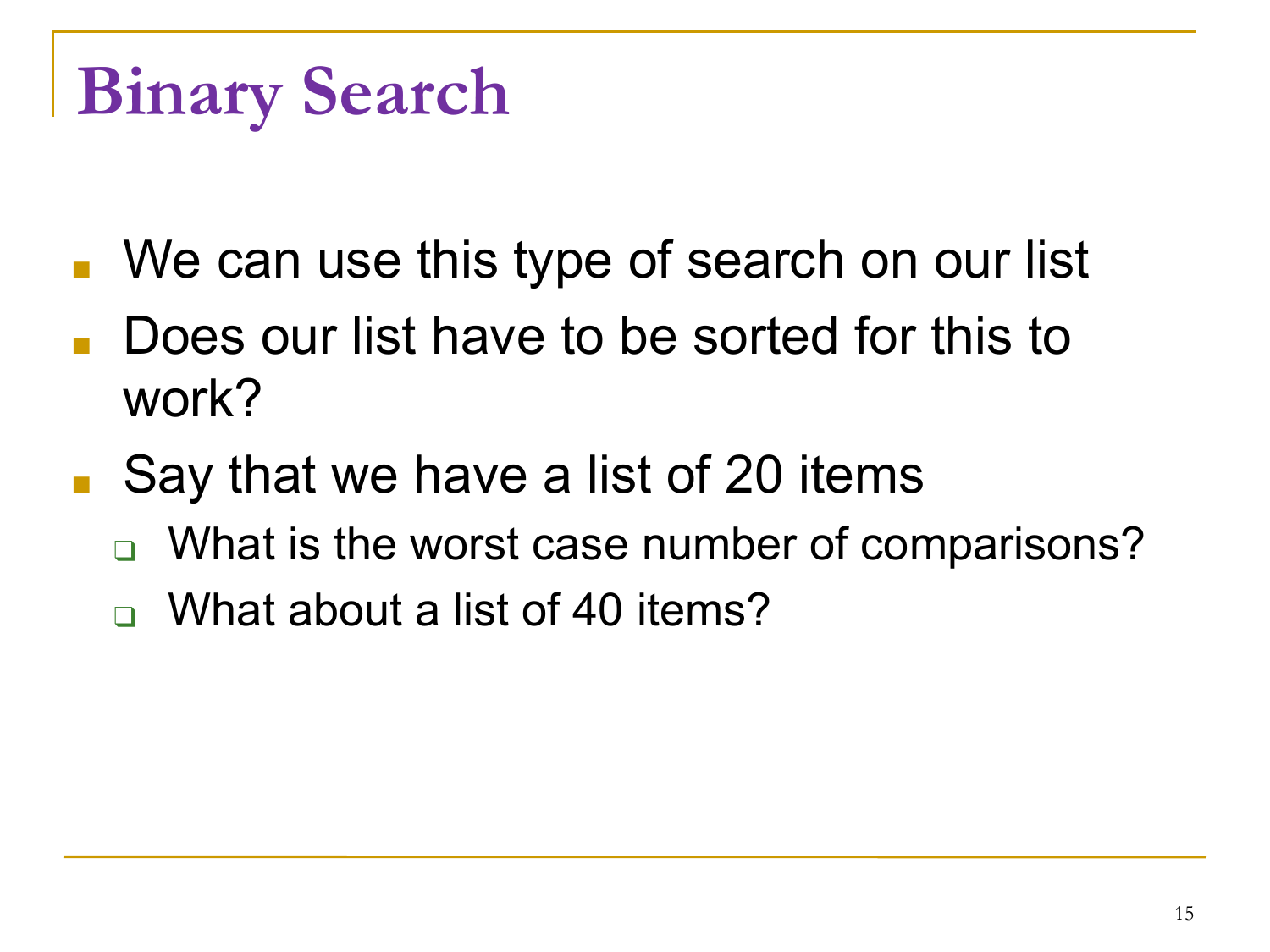- Every time I double the number of items in my list, my search complexity only goes up by 1
	- $\Box$  Is much better than linear time as number of items in the list goes up
- Let's write a binary search.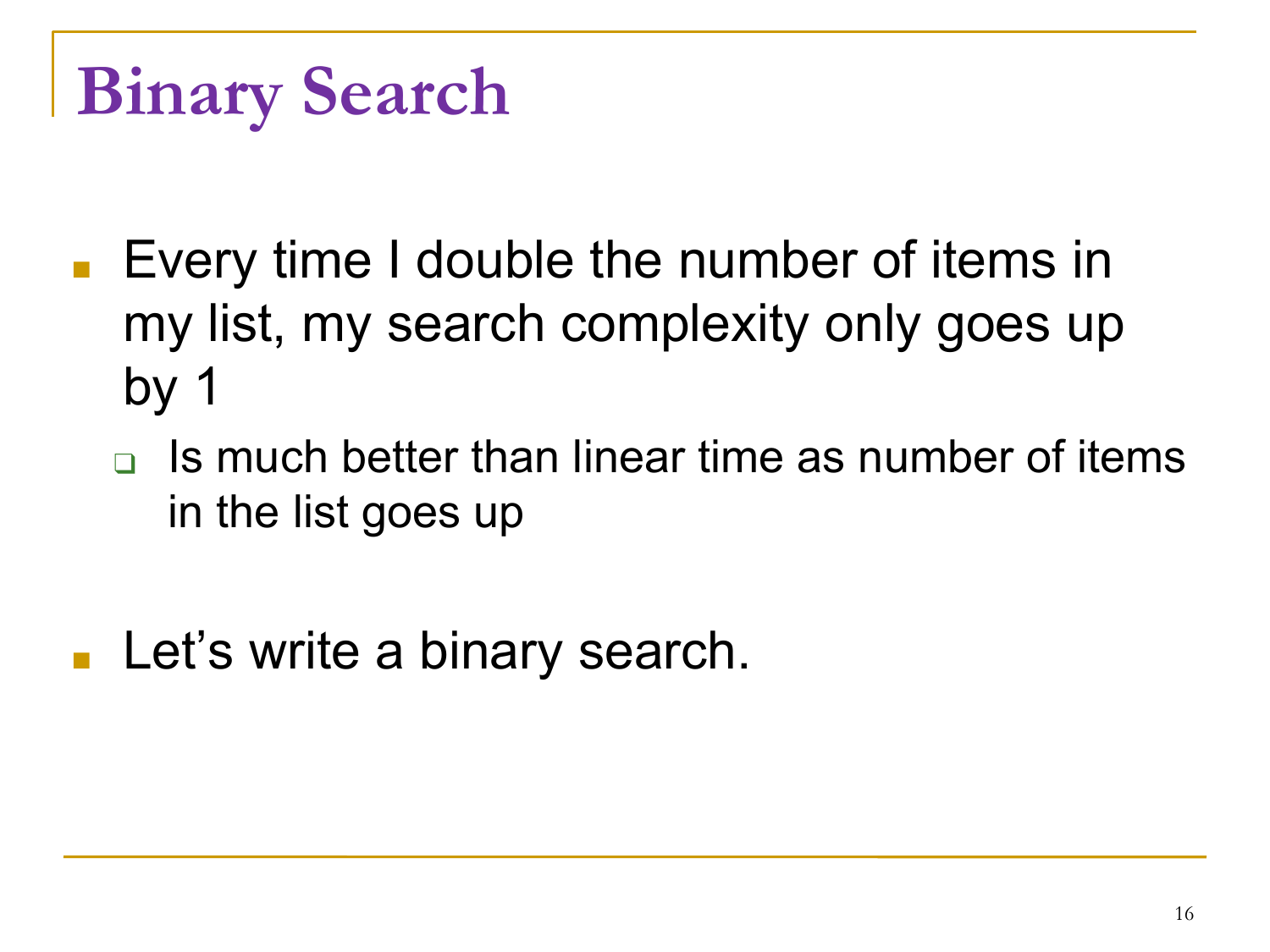#### Binary search algorithm

- Try the guess at middle index of the range
- If the value we are searching for is higher than number at the index, then adjust your low range bound to be your guess+1
- ❑ If the value we are searching for is lower than number at the index, then adjust your high range bound to be your guess-1
- ❑ Repeat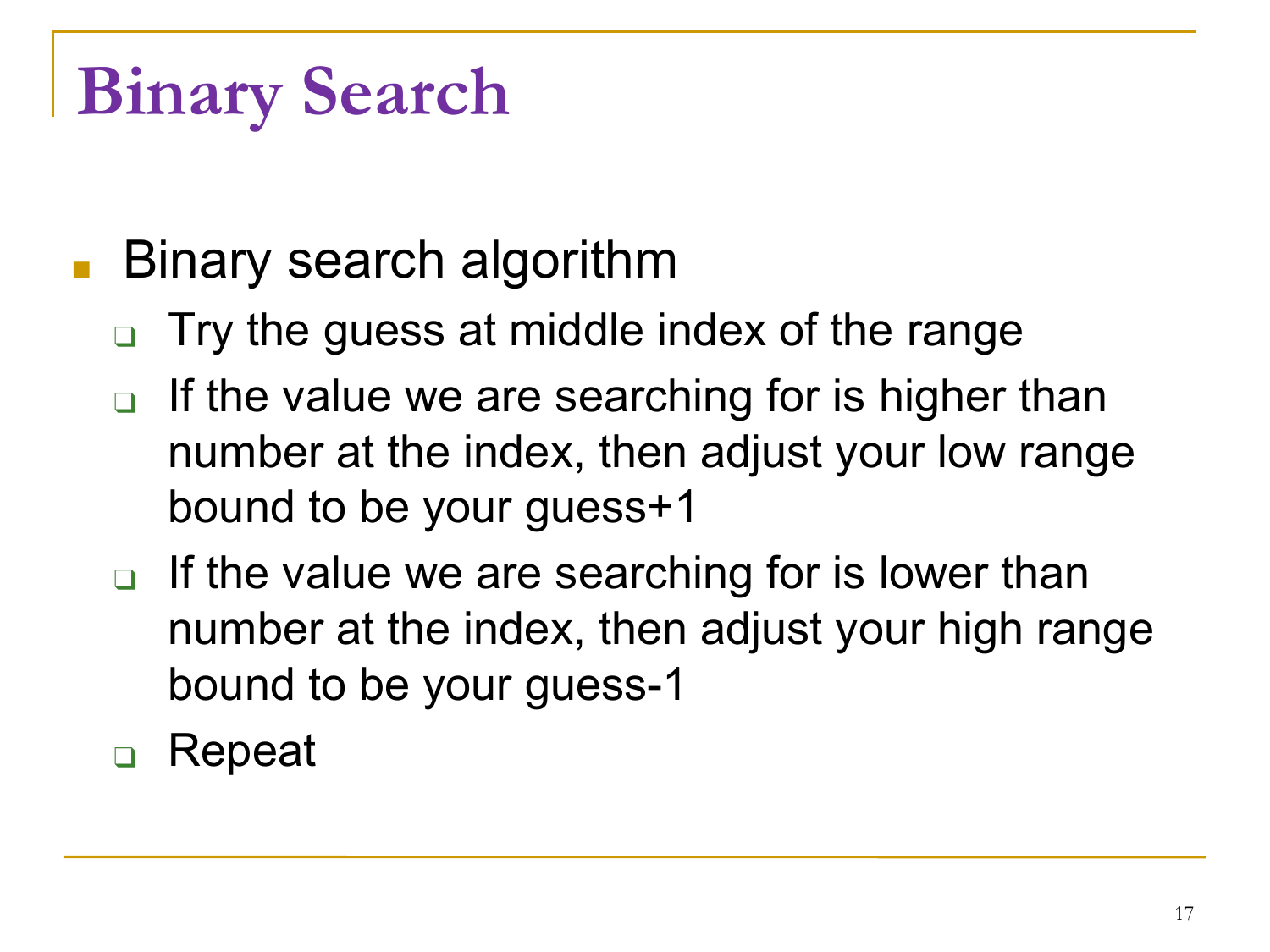```
def binarySearch(lyst,what):
 lowIndex = 0highIndex = len(lyst) - 1
```

```
while lowIndex <= highIndex :
 middle = (lowIndex + highIndex) \frac{1}{2}
```

```
if lyst[middle] == what:
  return middle
if lyst[middle] > what:
  highIndex = middle - 1
if lyst[middle] < what:
 lowIndex = middle + 1
```
return -1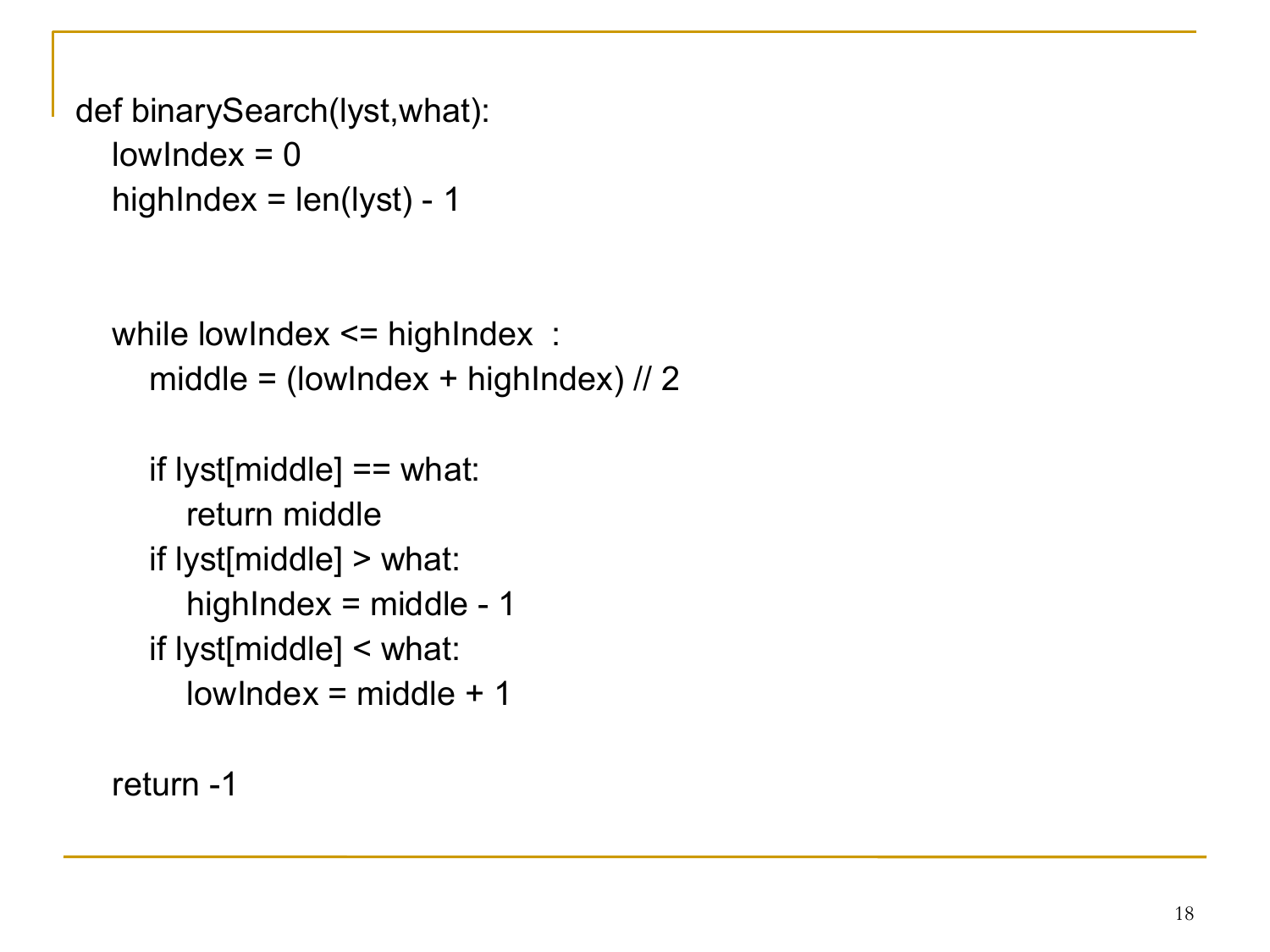- What is the worst-case scenario of the binary search?
- Thinking of a number between 1 and 100
	- ❑ 7 guesses in total why?
		- 1 guesses  $-$  cut down to 50 possibilities
		- $2$  guesses cut down to 25
		- $3$  guesses cut down to 12
		- $\blacksquare$  4 guesses cut down to 6
		- $\blacksquare$  5 guesses cut down to 3
		- 6 guesses cut down to 1
		- 7 guesses to figure out if last guess is right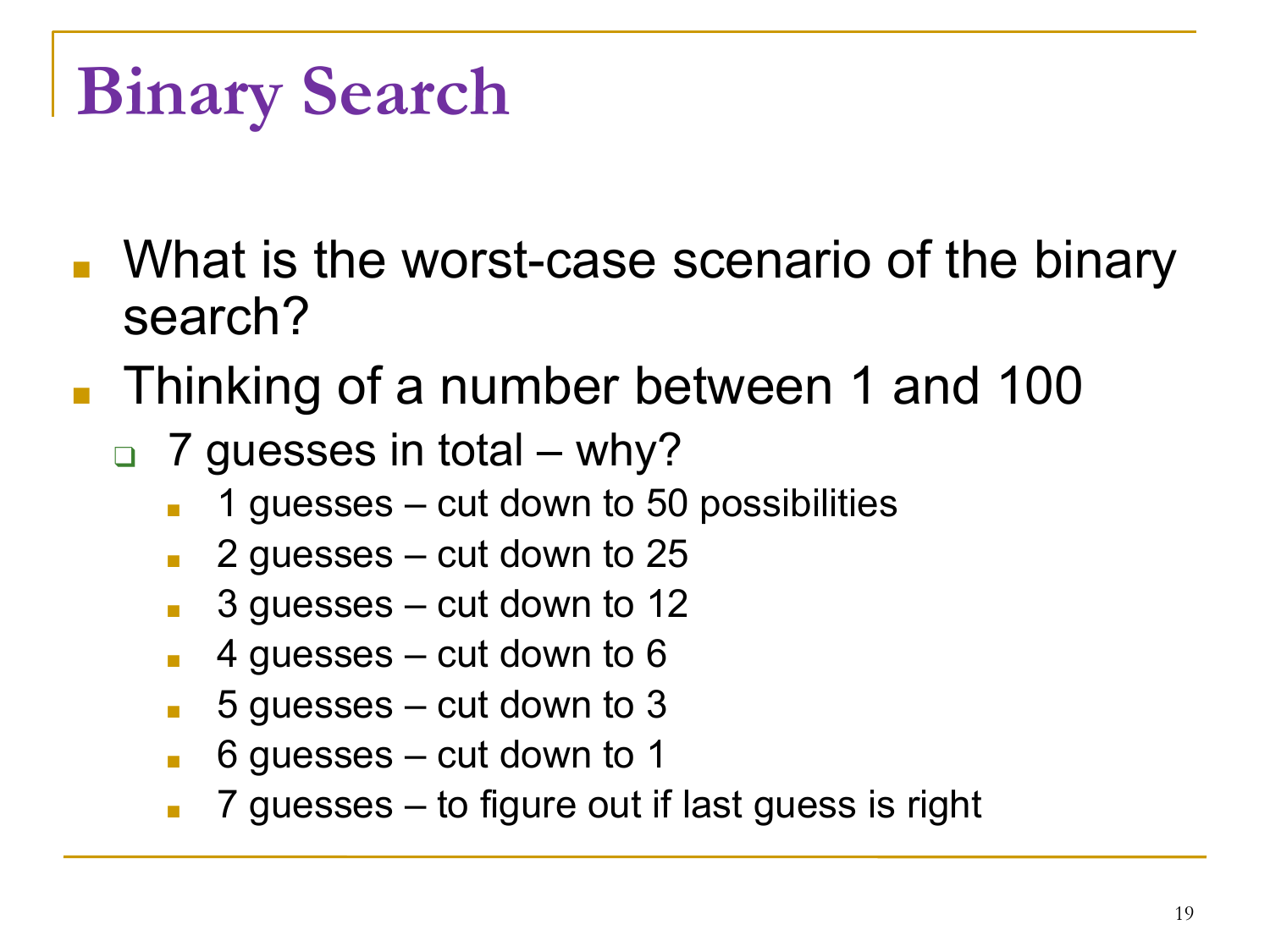■ What is the complexity of a binary search?

- $\Box~$  Big O value of log $_2$  N
- □ This is "log base 2"
- $log<sub>2</sub>(100) = x$ 
	- ❑ What is this saying?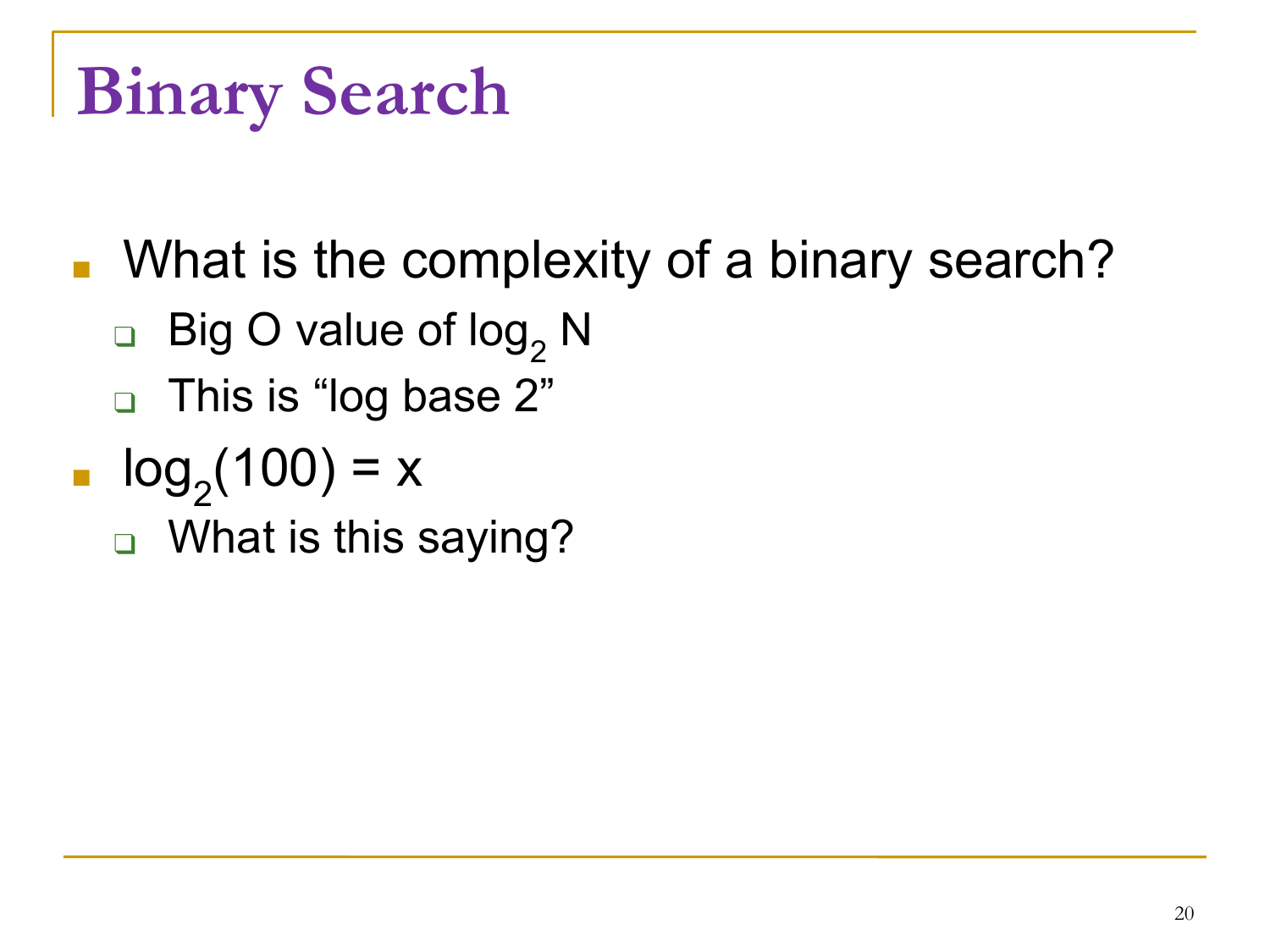- What is the complexity of a binary search?
	- $\Box~$  Big O value of log $_2$  N
	- ❑ This is "log base 2"
- $log<sub>2</sub>(100) = x$ 
	- ❑ What is this saying?
	- $2^x = 100$
	- ❑ Go "to the next power" when not exact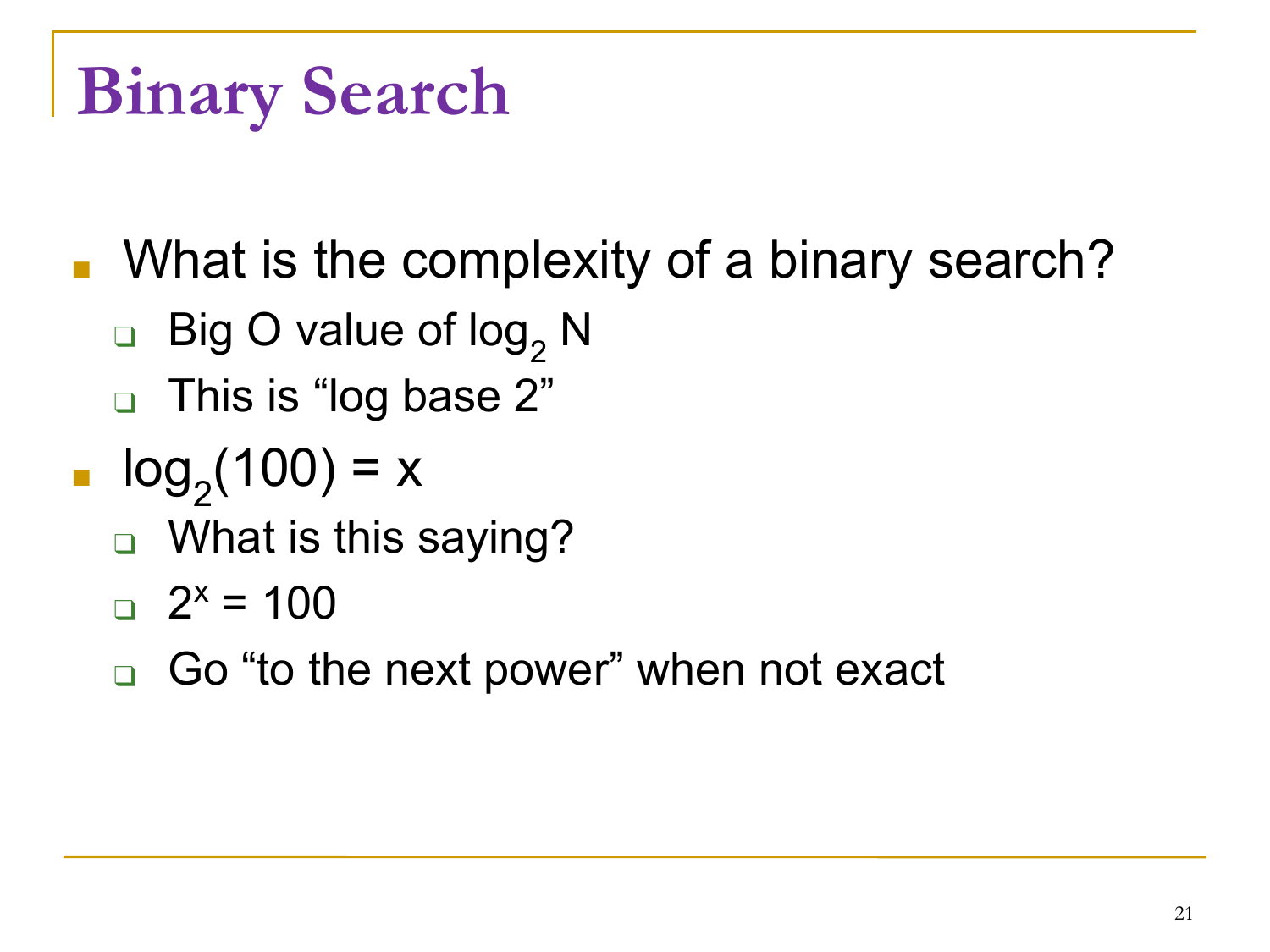- How does that relate to our binary search?
	- ❑ Let's say there are 16 items in our list. What is the worst case number of guesses?